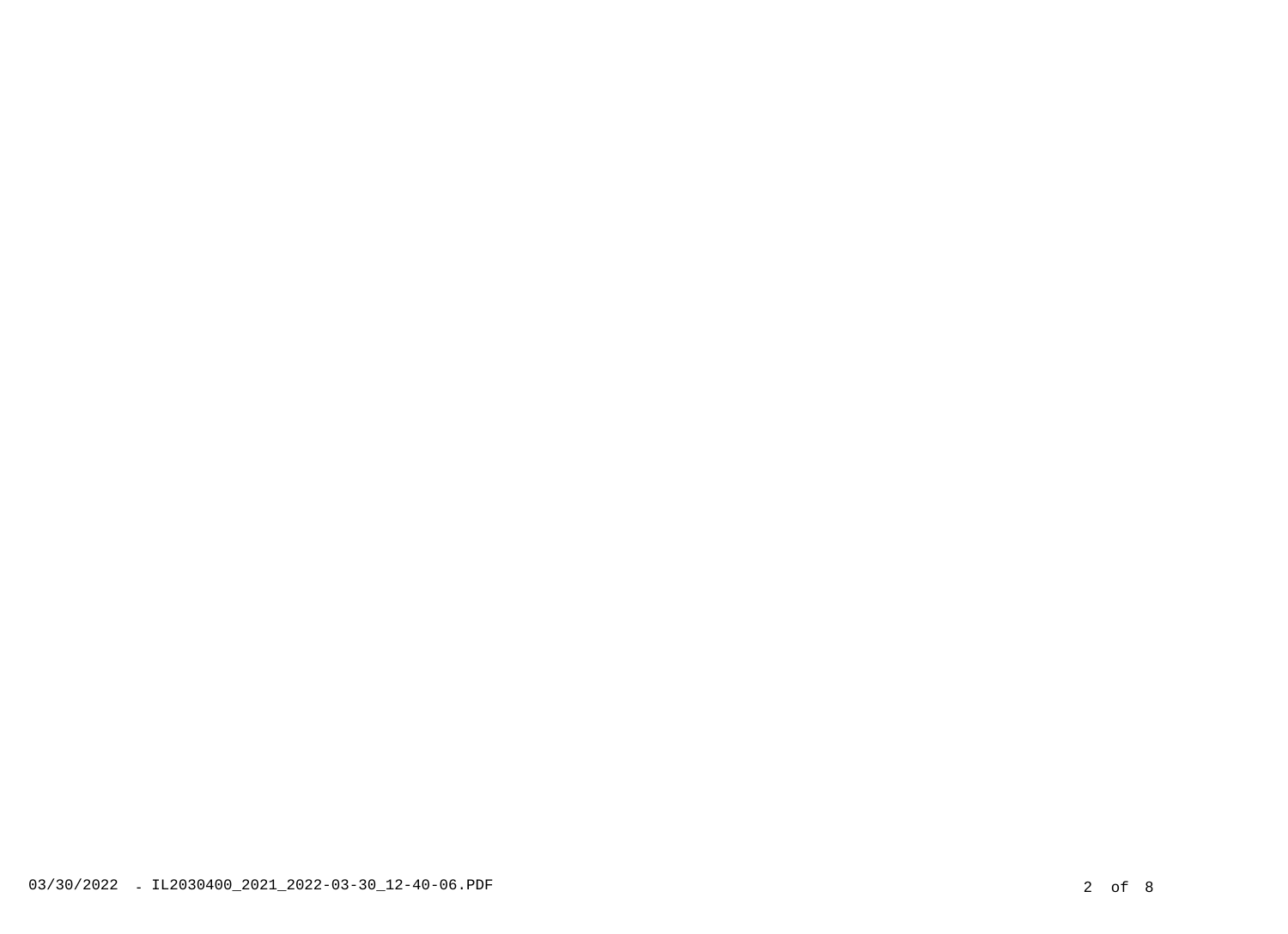## Source Water Information

| Source Water Name | Type of Water | Report Status | Location                                                 |
|-------------------|---------------|---------------|----------------------------------------------------------|
| WELL 1 (31427)    | GM            |               |                                                          |
| WELL 2 (31428)    | GW            |               |                                                          |
| WELL 3 (00132)    | GM            |               |                                                          |
| WELL 4 (01499)    | GW            |               | NW CORNER OF CITY PARK<br>NORTH WEST CORNER OF CITY PARK |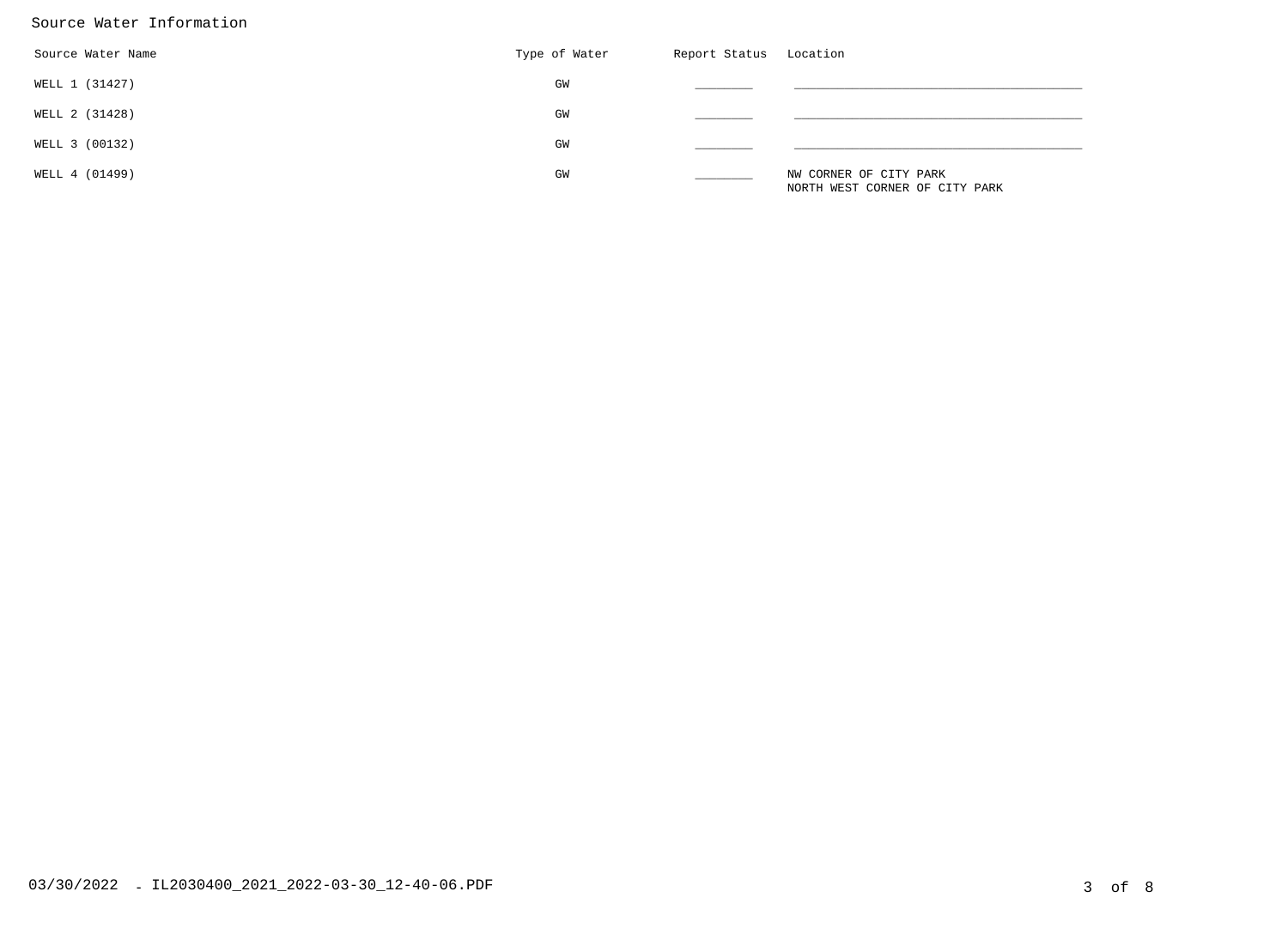### Source Water Assessment

We want our valued customers to be informed about their water quality. If you would like to learn more, please feel welcome to attend any of our regularly scheduled meetings. The source water assessment for our supply has been completed by the Illinois EPA. If you would like a copy of this information, please stopby City Hall or call our water operator at  $815$ - $224$ - $1650$   $\;$  . To view a summary version of the completed Source Water Assessments, including: Importance of Source Water; Susceptibility to Contamination Determination; and documentation/recommendation of Source Water Protection Efforts, you may access the Illinois EPAwebsite at http://www.epa.state.il.us/cgi-bin/wp/swap-fact-sheets.pl.

Source of Water: MINONKTo determine Minonk's susceptibility to contamination, a Well Site Survey, published in 1991 by the Illinois EPA, was reviewed. Basedon the information contained in this document, three potential sources of groundwater contamination are present that could pose a hazard to groundwater pumped by the Minonk community water supply wells. These include one grain elevator, one above ground petroleum storage, and one below ground petroleum storage. Information received from the city indicated that the below ground petroleum storage (map code 01207) has been removed and the grain elevator is nolonger in existence. The information received from the City of Minonk also indicated that the following possible fuel tank contamination sources have been removed: IEMA #20001075 (Young Chevrolet Company), #891958 (City of Minonk), #892210 (D&D Scrap Tire), #903442 (Fieldcrest C.U.S.D. #6).The Illinois EPA hasdetermined that Minonk wells #1, #2, and #3 are not susceptible to IOC, VOC, or SOC contamination. This determination is based on a number of criteria including: monitoring conducted at the well, monitoring conducted at the entry point to the distribution system, and the available hydrogeologic data for the well.In anticipation of the U.S. EPA's proposed Ground Water Rule, the Illinois EPA has determined that the City of Minonk water supply is not vulnerableto viral contamination. This determination is based upon the evaluation of the following criteria during the Vulnerability Waiver Process: the wells are properly constructed with sound integrity and proper site conditions, there is a hydrogeologic barrier that restricts pathogen movement, all potential routes and sanitary defects have been mitigated such that the source water is adequately protected, monitoring data did not indicate a history of disease outbreak, and the sanitary survey of the water supply did not indicate a viral contamination threat. However, having stated this, the U.S. EPA is proposing to requireStates to identify systems in karst, gravel, and fractured bedrock aquifer systems as sensitive. Water systems utilizing these aquifer types would be required to perform routine source water monitoring. Because the facility's wells are constructed in a confined aquifer, which should provide an adequate degree of protection to prevent the movement of pathogens into the wells, well hydraulics were not considered to be a significant factor in the vulnerabilitydetermination.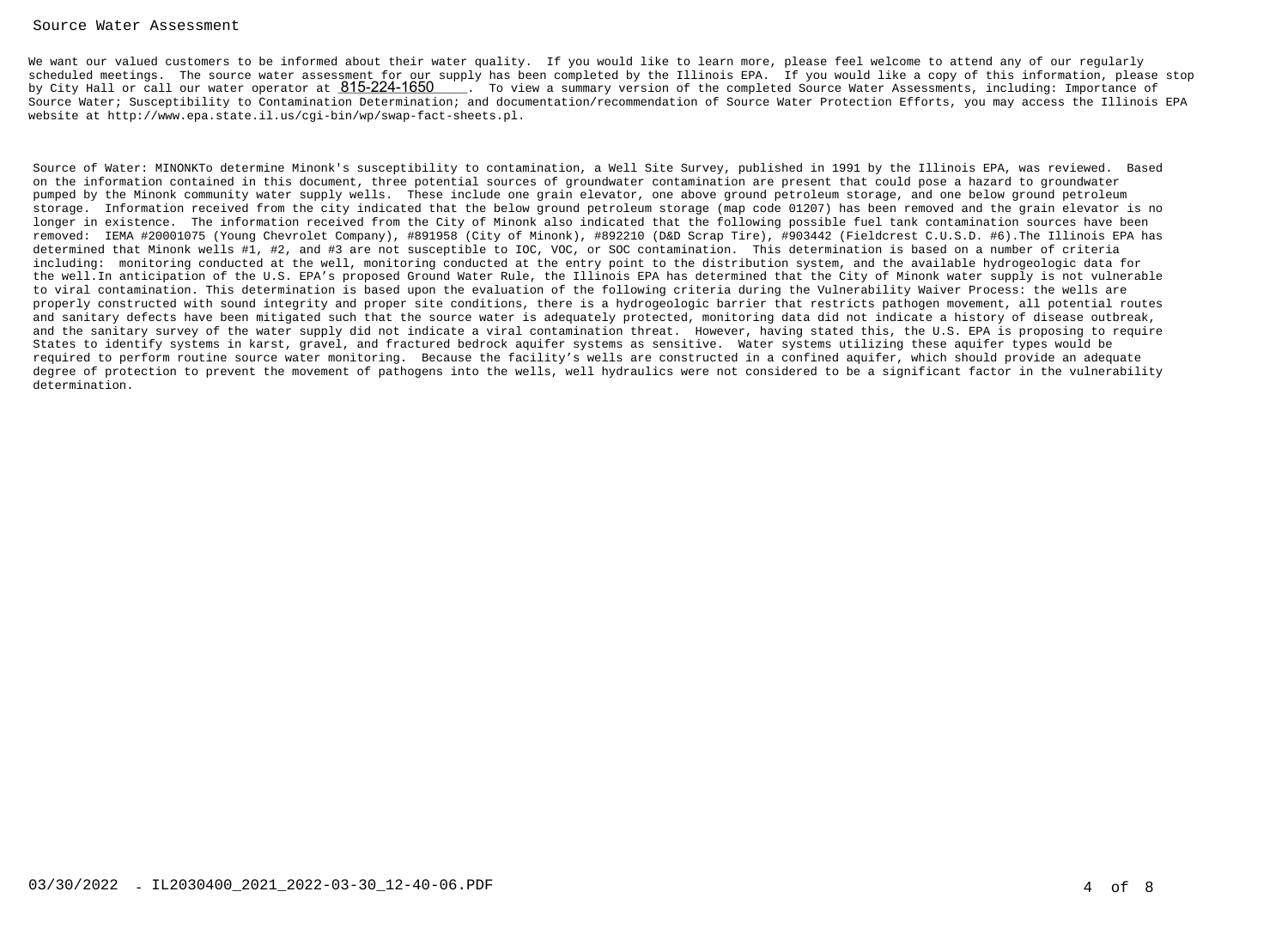#### **2021Regulated Contaminants Detected**

### **Lead and Copper**

Definitions:

 Action Level Goal (ALG): The level of a contaminant in drinking water below which there is no known or expected risk to health. ALGs allow for a margin ofsafety.

Action Level: The concentration of a contaminant which, if exceeded, triggers treatment or other requirements which a water system must follow.

| Lead and Copper | Date Sampled | MCLG       | Action Level<br>(AL) | 90th<br>Percentile | # Sites Over<br>AL | Units | Violation | Likely Source of Contamination                                                                                |
|-----------------|--------------|------------|----------------------|--------------------|--------------------|-------|-----------|---------------------------------------------------------------------------------------------------------------|
| Copper          | 08/15/2019   | $\perp$ .3 |                      | ,092               |                    | ppm   |           | Erosion of natural deposits; Leaching from<br>wood preservatives; Corrosion of household<br>plumbing systems. |

### **Water Quality Test Results**

| Definitions:                                          | The following tables contain scientific terms and measures, some of which may require explanation.                                                                                                                                                                         |
|-------------------------------------------------------|----------------------------------------------------------------------------------------------------------------------------------------------------------------------------------------------------------------------------------------------------------------------------|
| Avq:                                                  | Requlatory compliance with some MCLs are based on running annual average of monthly samples.                                                                                                                                                                               |
| Level 1 Assessment:                                   | A Level 1 assessment is a study of the water system to identify potential problems and determine (if possible) why<br>total coliform bacteria have been found in our water system.                                                                                         |
| Level 2 Assessment:                                   | A Level 2 assessment is a very detailed study of the water system to identify potential problems and determine (if<br>possible) why an E. coli MCL violation has occurred and/or why total coliform bacteria have been found in our water<br>system on multiple occasions. |
| Maximum Contaminant Level or MCL:                     | The highest level of a contaminant that is allowed in drinking water. MCLs are set as close to the MCLGs as feasible<br>using the best available treatment technology.                                                                                                     |
| Maximum Contaminant Level Goal or MCLG:               | The level of a contaminant in drinking water below which there is no known or expected risk to health. MCLGs allow<br>for a margin of safety.                                                                                                                              |
| Maximum residual disinfectant level or<br>MRDL:       | The highest level of a disinfectant allowed in drinking water. There is convincing evidence that addition of a<br>disinfectant is necessary for control of microbial contaminants.                                                                                         |
| Maximum residual disinfectant level<br>goal or MRDLG: | The level of a drinking water disinfectant below which there is no known or expected risk to health. MRDLGs do not<br>reflect the benefits of the use of disinfectants to control microbial contaminants.                                                                  |
| na:                                                   | not applicable.                                                                                                                                                                                                                                                            |
| $m$ rem:                                              | millirems per year (a measure of radiation absorbed by the body)                                                                                                                                                                                                           |
| $ppb$ :                                               | micrograms per liter or parts per billion - or one ounce in 7,350,000 gallons of water.                                                                                                                                                                                    |
| ppm:                                                  | milligrams per liter or parts per million - or one ounce in 7,350 gallons of water.                                                                                                                                                                                        |
| Treatment Technique or TT:                            | A required process intended to reduce the level of a contaminant in drinking water.                                                                                                                                                                                        |